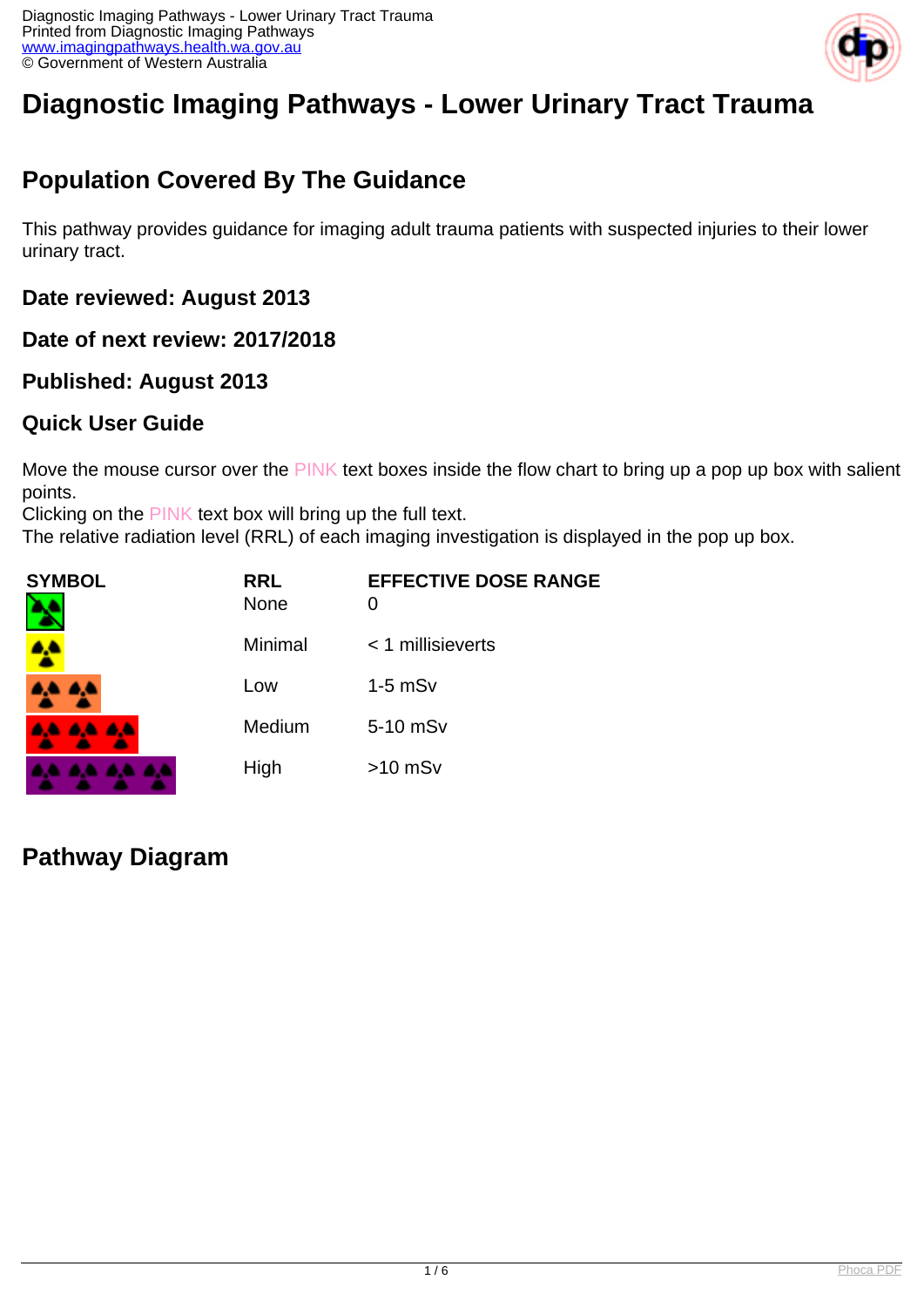#### Diagnostic Imaging Pathways - Lower Urinary Tract Trauma Printed from Diagnostic Imaging Pathways [www.imagingpathways.health.wa.gov.au](http://www.imagingpathways.health.wa.gov.au/) © Government of Western Australia





## **Image Gallery**

Note: Images coming soon

### **Teaching Points**

- In patients with lower urinary trauma trauma, imaging is only indicated where the patient demonstrates gross haematuria
- When performing a CT cystogram study, the bladder should be adequately filled with 250-300mL of diluted contrast, administered via catheter. The dilution ratio should be 1:10 (eg. 50 ml of Omnipaque 300 (300mg iodine/mL) mixed with 500ml normal saline)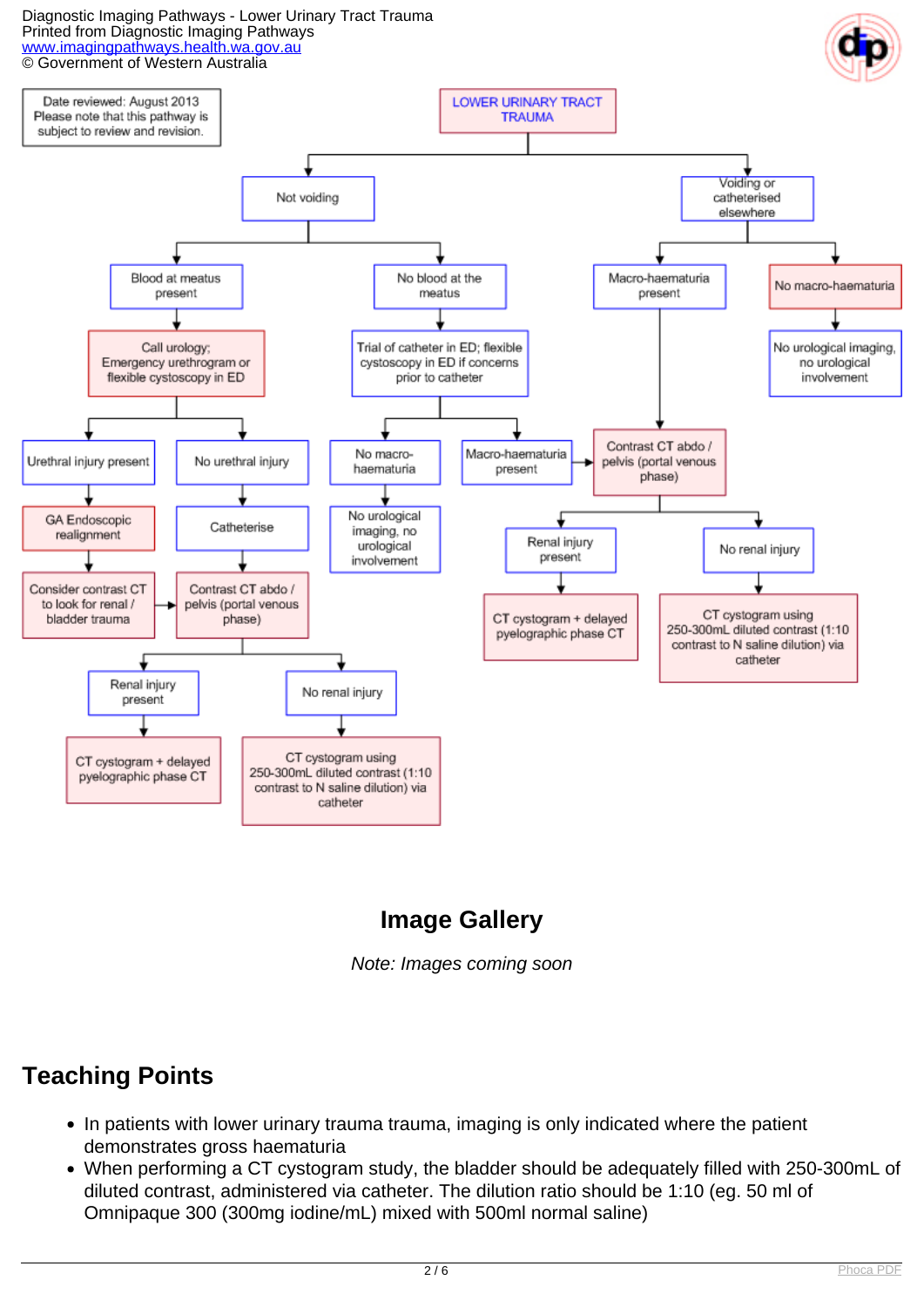

## **Computed Tomography (CT) Cystogram**

- Conventional CT of the abdomen / pelvis has a poor sensitivity of 50-60% for detecting blunt bladder injuries. [11,](index.php?option=com_content&view=article&id=117&tab=references#11)[12](index.php?option=com_content&view=article&id=117&tab=references#12) Its role in this setting is to identify other abdominal injuries
- The accuracy of CT for detecting and categorising bladder injuries can be greatly improved with a CT cystogram
- Indications for this study include gross haematuria, pelvic fractures or high clinical suspicion of bladder injury [13](index.php?option=com_content&view=article&id=117&tab=references#13)
- Recent studies support the use of retrograde filling of the bladder with dilute iodinated contrast. [19](index.php?option=com_content&view=article&id=117&tab=references#19) Using this technique, the reported sensitivity for detecting bladder rupture ranges from 95% to 100% and the specificity is 100%. [13-16](index.php?option=com_content&view=article&id=117&tab=references#13) These figures are comparable to conventional retrograde cystography [13](index.php?option=com_content&view=article&id=117&tab=references#13)
- For categorising the type of bladder injury, the accuracy of a CT cystogram for identifying extraperitoneal injury is similar to conventional cystography. However, the sensitivity is slightly lower for intraperitoneal injury (94% versus 100%) [13](index.php?option=com_content&view=article&id=117&tab=references#13)
- Multidetector CT with multiplanar reformation may help better localise the site of bladder rupture [16](index.php?option=com_content&view=article&id=117&tab=references#16)
- In order to minimise exposure to radiation, time and costs, CT cystograms can be performed as part of the screening abdomino-pelvic CT without the need for post-void images  $1,5,13$  $1,5,13$  $1,5,13$  $1,5,13$  $1,5,13$

### **Computed Tomography (CT) Abdomen / Pelvis**

- CT is more sensitive and specific in the diagnosis of renal trauma. It is the diagnostic modality of choice in imaging patients with suspected blunt renal trauma [1](index.php?option=com_content&view=article&id=117&tab=references#1)
- CT not only provides precise anatomic and functional information but also detects other coexisting intra-and extraperitoneal injuries at the same time  $1$
- MRI equals CT in correctly grading blunt renal injuries and detecting the presence and size of perirenal hematomas [1](index.php?option=com_content&view=article&id=117&tab=references#1)

### **Bladder Trauma**

- There is no sufficient Class I data supporting standards regarding evaluation of bladder and urethral trauma. Around 10% to 15% of patients with pelvic fractures sustain bladder injuries whereas more than 70% of bladder injuries are associated with pelvic fractures [1](index.php?option=com_content&view=article&id=117&tab=references#1)
- Bladder rupture is significantly associated with pubic symphysis diastasis, sacroiliac diastasis, and sacral, iliac and pubic rami fractures but not with isolated acetabular fractures  $2,3$  $2,3$  $2,3$
- The clinical indicators for bladder injury are
	- Suprapubic pain or tenderness
	- Inability to void, low urine output, clots in urine
	- Signs of major perineal trauma: swelling or hematoma, blood at the urethral meatus
	- Unresponsiveness, intoxication, altered sensation
	- Free intraperitoneal fluid on CT scan or ultrasound
	- Pre-existing bladder outlet obstruction, bladder surgery, or bladder abnormality
	- Abdominal distention, hypoactive bowel sounds
	- Increased serum BUN and/or creatinine
- When should bladder imaging be considered a priority in blunt trauma patient?
	- Current literature suggests that immediate imaging is essential only in the event of gross hematuria with pelvic fracture  $\frac{4}{5}$  $\frac{4}{5}$  $\frac{4}{5}$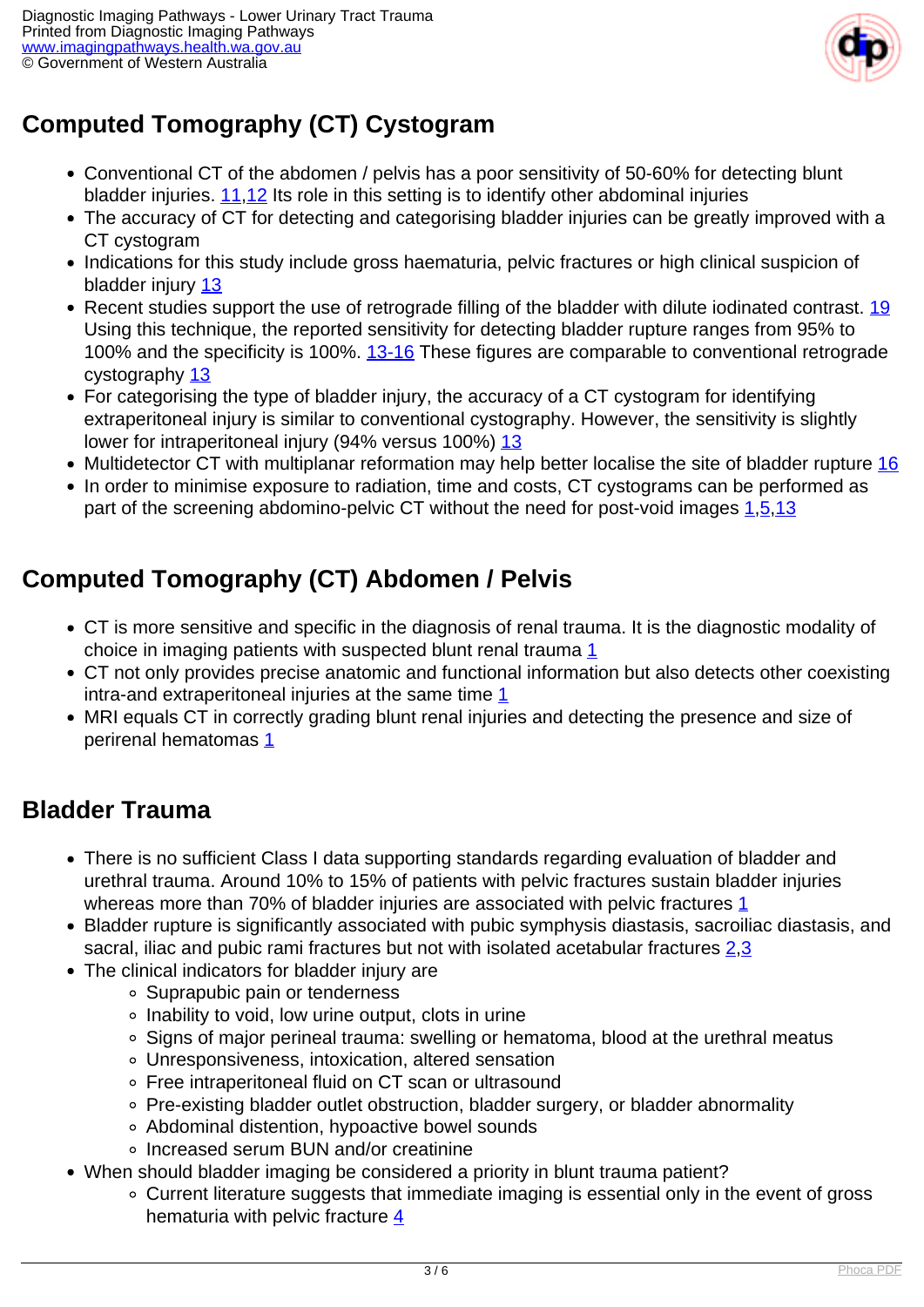

- In atypical patients without the classic combination of pelvic fracture and gross hematuria, the presence of clinical indicators should guide one to screen for bladder injury
- $\circ$  In the absence of the clinical predictors, immediate bladder imaging is not warranted  $\frac{4}{5}$

### **Microhaematuria in Bladder Trauma**

- While grossly clear urine in a trauma patient without a pelvic fracture virtually eliminates the possibility of a bladder rupture, between 2-10% of patients with bladder rupture may demonstrate microhaematuria or have no haematuria at all [5,](index.php?option=com_content&view=article&id=117&tab=references#5)[6](index.php?option=com_content&view=article&id=117&tab=references#6)
	- Cass et al. describes a large series of patients with bladder injuries, in which 80% of the patients with rupture had gross hematuria. However, six patients with <30 red blood cells/high power field (RBC/HPF) had bladder ruptures, and 16 patients without any haematuria also had bladder ruptures [6](index.php?option=com_content&view=article&id=117&tab=references#6)
	- However, other studies by Morgan et al. and Avey et al. found no bladder ruptures in patients with <25 RBC/HPF and <30 RBC/HPF, respectively [2,](index.php?option=com_content&view=article&id=117&tab=references#2)[7](index.php?option=com_content&view=article&id=117&tab=references#7)
- A recent prospective study of blunt trauma patients showed that bladder imaging is required for gross hematuria, even when no pelvic fracture is suspected, but is unnecessary for microscopic hematuria [8](index.php?option=com_content&view=article&id=117&tab=references#8)

#### **Emergency Retrograde Urethrogram**

- The presence of blood at the urethral meatus should preclude any attempts at urethral instrumentation until the entire urethra is adequately imaged. Often a suprapubic catheter is inserted and a retrograde urethrogram is performed when appropriate [5](index.php?option=com_content&view=article&id=117&tab=references#5)
- Radiologic evaluation with a cystogram and post-wash out film and a retrograde urethrogram allow immediate diagnosis of bladder and urethral injury [17](index.php?option=com_content&view=article&id=117&tab=references#17)
- Retrograde urethrogram should be performed in all patients with fracture of sacroiliac joint and pubic ramus in addition to perirectal or scrotal hematoma, blood at the meatus, and/or high riding prostate. Patients with urethral injuries examined less than 1 hour after injury may not show physical findings [18](index.php?option=com_content&view=article&id=117&tab=references#18)

#### **References**

References are graded from Level I to V according to the Oxford Centre for Evidence-Based Medicine, Levels of Evidence. [Download the document](http://www.cebm.net/wp-content/uploads/2014/06/CEBM-Levels-of-Evidence-2.1.pdf)

- 1. Holevar M, J Christopher DiGiacomo, Ebert J, Luchette F, Nagy K, Nayduch D, et al. **Practice management guidelines for the evaluation of genitourinary trauma 2003.** Eastern Association For The Surgery of Trauma. (Level II evidence)
- 2. Morgan DE, Nallamala LK, Kenney PJ, Mayo MS, Rue LW. **CT cystography: radiographic and clinical predictors of bladder rupture.** AJR Am J Roentgenol. 2000;174(1):89-95. (Level II evidence)
- 3. Aihara R, Blansfield J, Millham F, LaMorte W, Hirsch E. **Fracture locations influence the likelihood of rectal and lower urinary tract injuries in patients sustaining pelvic fractures.** J Trauma. 2002;52(2):205-8. (Level III evidence)
- 4. Morey AF, Iverson AJ, Swan A, Harmon WJ, Spore SS, Bhayani S, et al. **Bladder rupture after blunt trauma: guidelines for diagnostic imaging.** J Trauma. 2001;51(4):683-6. (Level II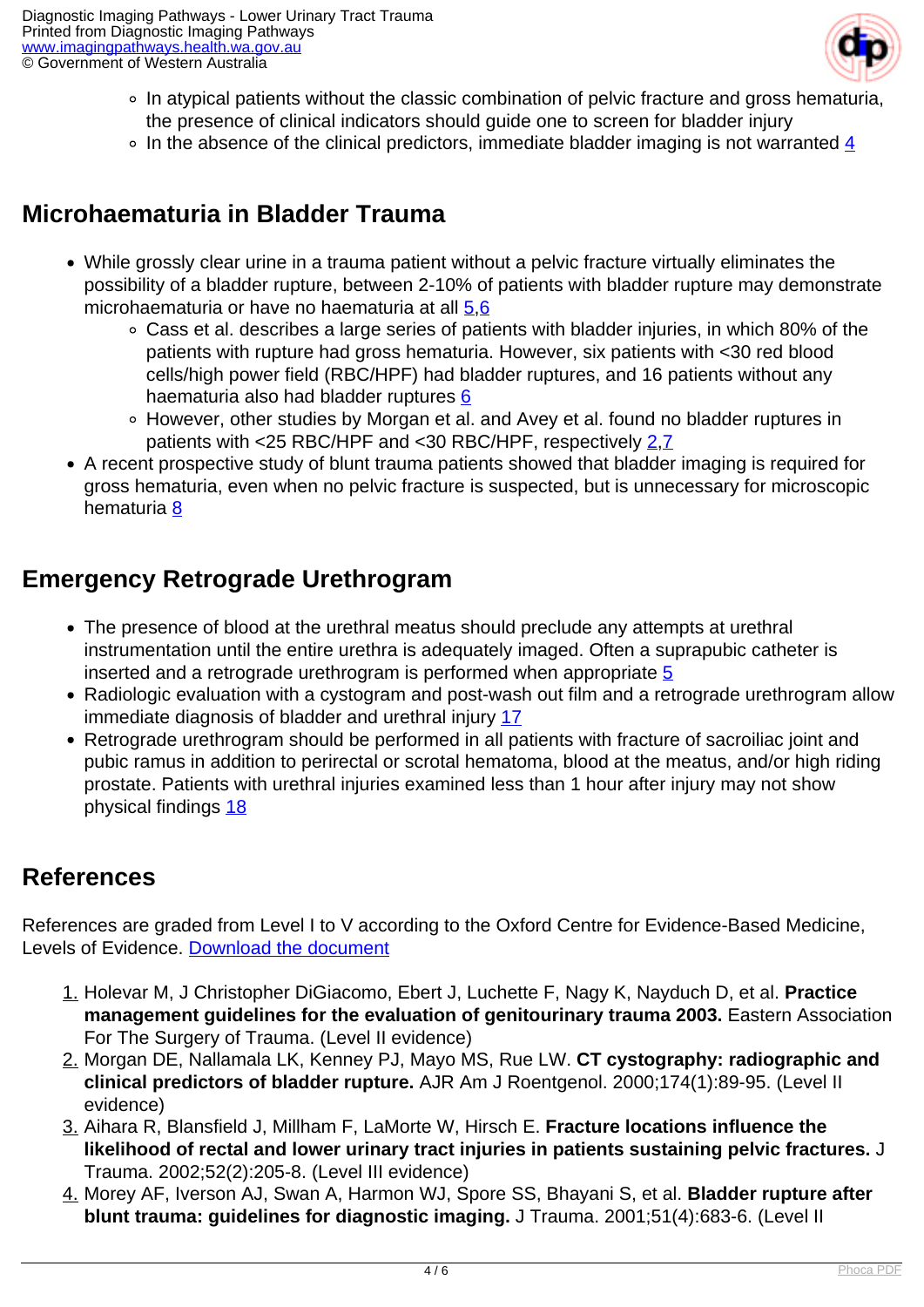

evidence)

- 5. Lynch D, Martinez-Pineiro L, Plas E, Serafetinidis E, Turkeri L, Santucci R, et al. **Guidelines on urological trauma.** European Association of Urology 2008. (Level II evidence)
- 6. Cass A, Luxenberg M. **Features of 164 bladder ruptures.** J Urol. 1987;138(4):743-5. (Level III evidence)
- 7. Avey G, Blackmore C, Wessells H, Wright J, Talner L. **Radiographic and clinical predictors of bladder rupture in blunt trauma patients with pelvic fracture.** Acad Radiol. 2006;13(5):573-9. (Level III evidence)
- 8. Brewer ME, Wilmoth RJ, Enderson BL, Daley BJ. **Prospective comparison of microscopic and gross hematuria as predictors of bladder injury in blunt trauma.** Urology. 2007;69:1086-9. (Level II evidence)
- 9. Fuhrman G, Simmons G, Davidson B, Buerk C. **The single indication for cystography in blunt trauma.** Am Surg. 1993;59:335-7. (Level II evidence)
- 10. Hochberg E, Stone N. **Bladder rupture associated with pelvic fracture due to blunt trauma.** Urology. 1993; 41(6):531-3. (Level II evidence) [View the reference](http://www.ncbi.nlm.nih.gov/pubmed/8516988)
- 11. Mee SL, McAninch JW, Federle MP. **Computerized tomography in bladder rupture: diagnostic limitations.** J Urol. 1987;137(2);207-9. (Level III evidence)
- 12. Haas CA, Brown SL, Spirnak JP. **Limitations of routine spiral computerized tomography in the evaluation of bladder trauma.** J Urol. 1999;162(1);51-2. (Level II evidence)
- 13. Quagliano PV, Delair SM, Malhotra AK. **Diagnosis of blunt bladder injury: a prospective comparative study of computed tomography cystography and conventional retrograde cystography.** J Trauma. 2006;61(2):410-21; discussion 421-2. (Level III evidence)
- 14. Deck AJ, Shaves S, Talner L, Porter JR. **Computerized tomography cystography for the diagnosis of traumatic bladder rupture.** J Urol. 2000;164(1);43-6. (Level III evidence)
- 15. Peng MY, Parisky YR, Cornwell 3rd EE, Radin R, Bragin S. **CT cystography versus conventional cystography in evaluation of bladder injury.** AJR Am J Roentgenol. 1999;173(5):1269-72. (Level III evidence)
- 16. Chan DP, Abujudeh HH, Cushing GL Jr., Novelline RA. **CT cystography with multiplanar reformation for suspected bladder rupture: experience in 234 cases.** AJR Am J Roentgenol. 2006;187(5):1296-302. (Level III evidence)
- 17. del Villar RG, Ireland GW, Cass AS. **Management of bladder and urethral injury in conjunction with the immediate surgical treatment of the acute severe trauma patient.** J Urol. 1972;108:581-5. (Level III evidence)
- 18. Lowe MA, Mason JT, Luna GK, Maier RV, Copass MK, Berger RE. **Risk factors for urethral injuries in men with traumatic pelvic fractures.** J Urol. 1988;140:506-7. (Level III evidence)
- 19. Wirth GJ, Peter R, Poletti PA, Iselin CA. **Advances in the management of blunt traumatic bladder rupture: experience with 36 cases.** BJU Int. 2010:106;1344-9. (Level III evidence)

#### **Information for Consumers**

| Information from this website              | <b>Information from the Royal</b><br><b>Australian and New Zealand</b><br><b>College of Radiologists' website</b> |
|--------------------------------------------|-------------------------------------------------------------------------------------------------------------------|
|                                            |                                                                                                                   |
| <b>Consent to Procedure or Treatment</b>   | <b>Computed Tomography (CT)</b>                                                                                   |
| <b>Radiation Risks of X-rays and Scans</b> | <b>Iodine-Containing Contrast Medium</b>                                                                          |